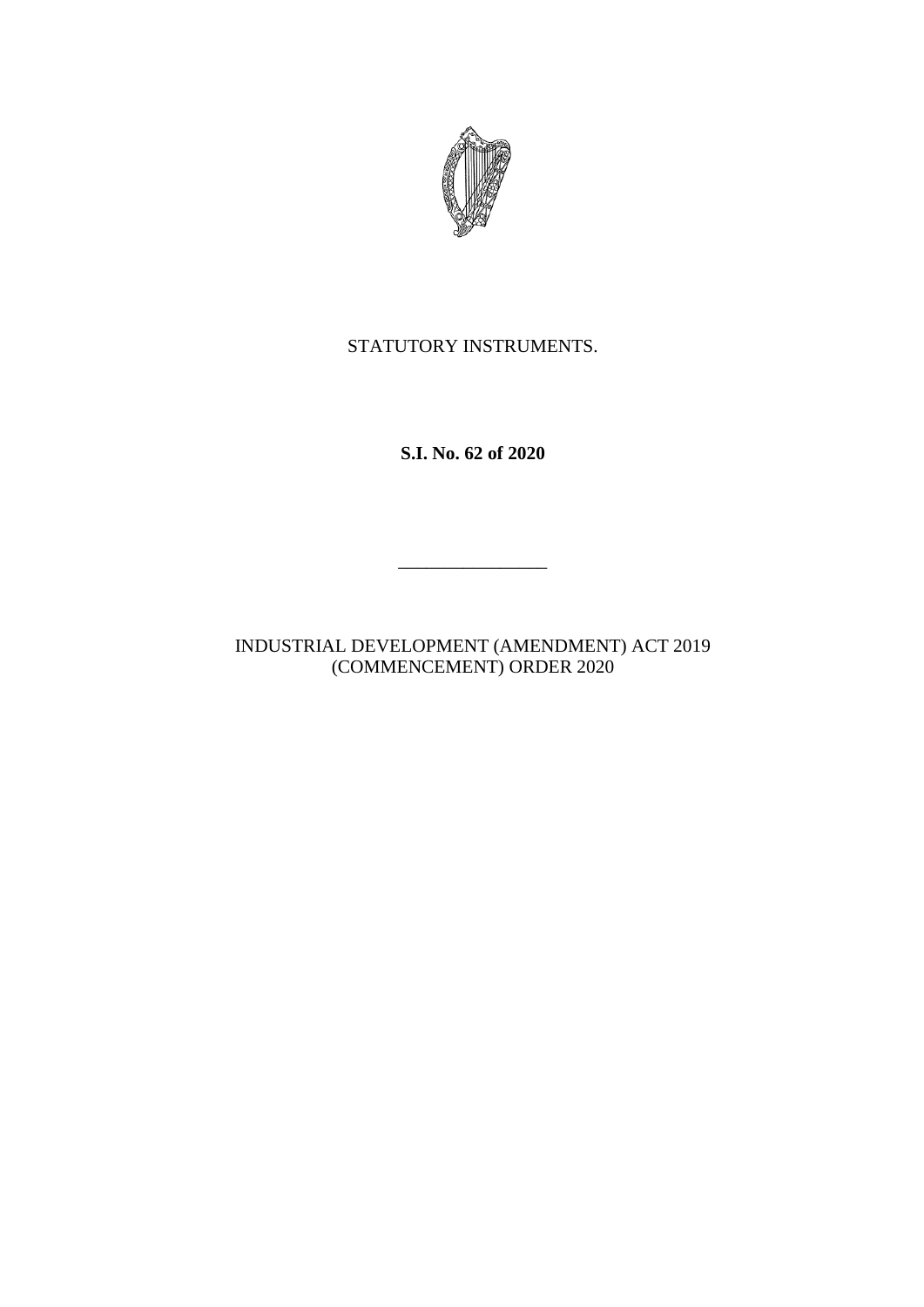## S.I. No. 62 of 2020

## INDUSTRIAL DEVELOPMENT (AMENDMENT) ACT 2019 (COMMENCEMENT) ORDER 2020

I, Heather Humphreys, Minister for Business, Enterprise and Innovation, in exercise of the powers conferred on me by section 6(3) of the Industrial Development (Amendment) Act 2019 (No. 46 of 2019), hereby order as follows:

1. This Order may be cited as the Industrial Development (Amendment) Act 2019 (Commencement) Order 2020.

2. The 7th day of January 2020 is appointed as the day on which Sections 1, 2, 3, 5 and 6 of the Industrial Development (Amendment) Act 2019 (No. 46 of 2019) shall come into operation.



GIVEN under my Official Seal, 10 March 2020.

## HEATHER HUMPHREYS

.

Minister for Business, Enterprise and Innovation.